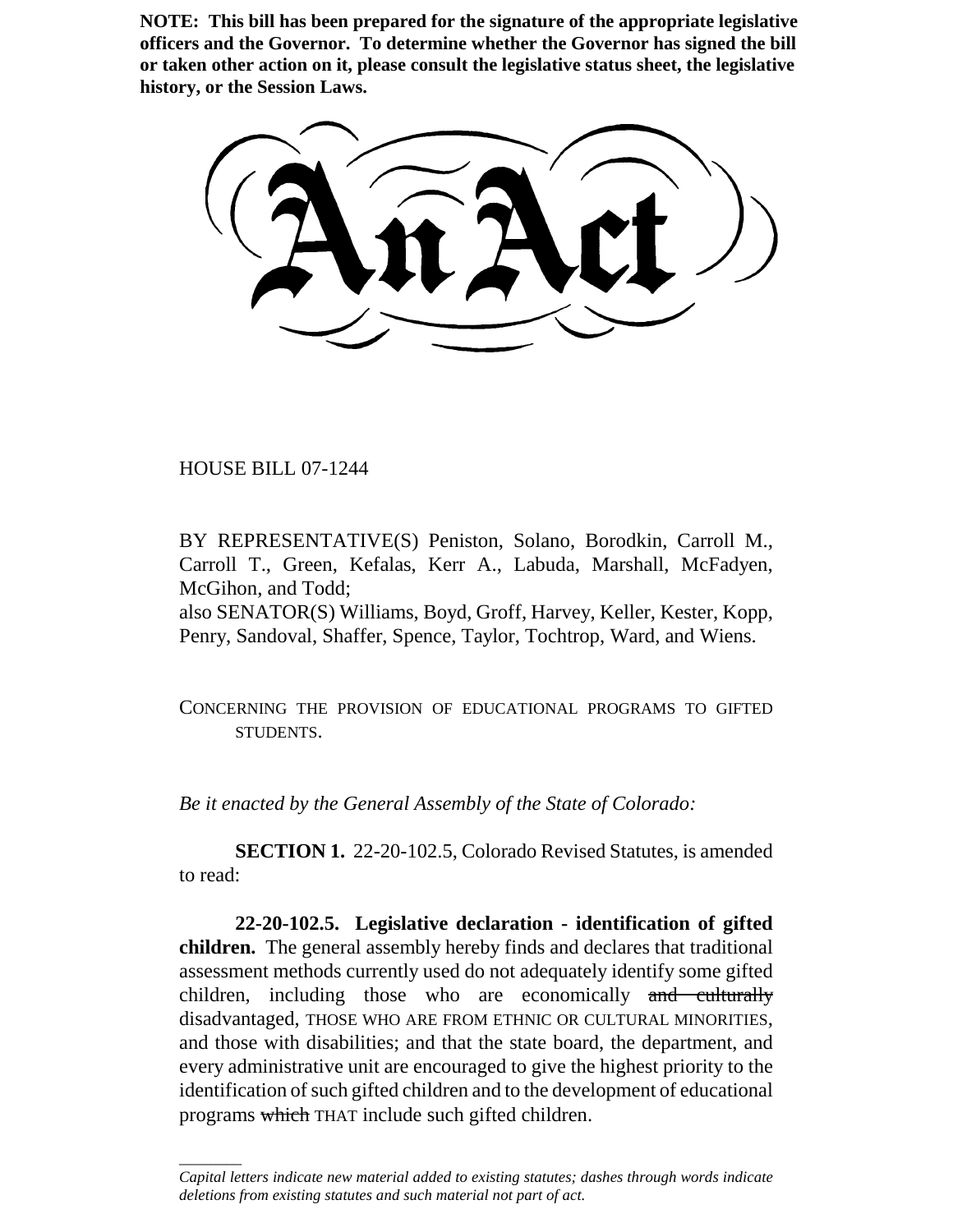**SECTION 2.** 22-20-103 (3.4), Colorado Revised Statutes, is amended to read:

**22-20-103. Definitions.** As used in this article, unless the context otherwise requires:

(3.4) "Exceptional children" means:

(a) Those children defined in subsection (1.5) of this section as children with disabilities. and those children defined in subsection  $(3.7)$  of this section as gifted children. An administrative unit shall serve every child with a disability FROM THREE TO TWENTY-ONE YEARS OF AGE, but may provide voluntary programs for the gifted. An administrative unit may make special educational programs and services available to children with disabilities under age five and, on and after January 1, 1992, under age three and gifted children under age five who would otherwise qualify as exceptional children under this subsection (3.4), and such CHILDREN WITH DISABILITIES FROM BIRTH THROUGH TWO YEARS OF AGE, AND persons enrolled in special educational programs or receiving special educational services shall be deemed to be "exceptional children" for all purposes of this article. The state board shall promulgate rules for the identification of exceptional children who, under the provisions of this article, may become eligible for special educational services.

(b) THOSE CHILDREN DEFINED IN SUBSECTION (3.7) OF THIS SECTION AS GIFTED CHILDREN. PURSUANT TO SECTION 22-20-104.5 (1), AN ADMINISTRATIVE UNIT SHALL ADOPT AND SUBMIT TO THE DEPARTMENT A PROGRAM PLAN TO IDENTIFY AND SERVE GIFTED CHILDREN.

**SECTION 3.** 22-20-104.5 (1), Colorado Revised Statutes, is amended to read:

**22-20-104.5. Plan for academic excellence - inclusion of gifted children - cooperation.** (1) Administrative units may develop and implement a management plan for excellence in education that shall include the education of gifted children consistent with each gifted child's advanced learning plan. EACH ADMINISTRATIVE UNIT SHALL ADOPT AND IMPLEMENT A PROGRAM PLAN TO IDENTIFY AND SERVE GIFTED CHILDREN. Any PROGRAM plan developed and implemented pursuant to the provisions of this section shall satisfy any criteria for accreditation which have been established by

PAGE 2-HOUSE BILL 07-1244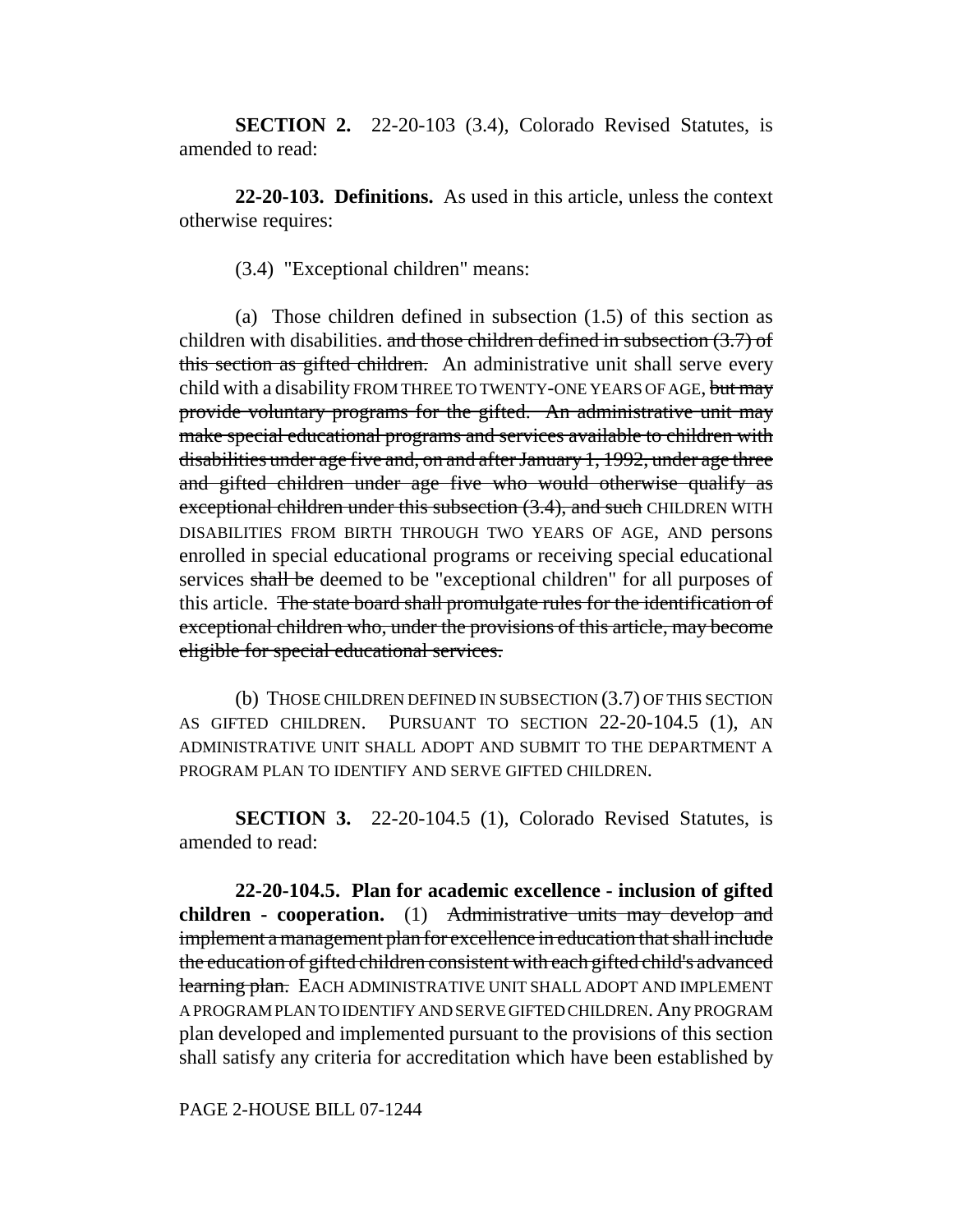the state board AND ANY CRITERIA ESTABLISHED BY RULES PROMULGATED BY THE STATE BOARD FOR THE IMPLEMENTATION OF THIS ARTICLE. No management plan shall be implemented by an administrative unit unless adequate funding is provided for such implementation. A PROGRAM PLAN ADOPTED BY AN ADMINISTRATIVE UNIT PURSUANT TO THIS SECTION SHALL BE CONSISTENT WITH THE ADVANCED LEARNING PLANS OF THE GIFTED CHILDREN WHO ARE IDENTIFIED BY THE ADMINISTRATIVE UNIT, AND THE PROGRAM PLAN SHALL BE IMPLEMENTED TO THE EXTENT THAT FUNDS ARE PROVIDED FOR SUCH IMPLEMENTATION. NOTHING IN THIS ARTICLE SHALL BE CONSTRUED TO REQUIRE AN ADMINISTRATIVE UNIT TO IMPLEMENT A PROGRAM PLAN IN THE EVENT THAT SUFFICIENT MONEYS ARE NOT PROVIDED FOR SUCH IMPLEMENTATION.

**SECTION 4.** 22-20-106 (3) (a), Colorado Revised Statutes, is amended to read:

**22-20-106. Special educational programs.** (3) (a) Each administrative unit, state-operated program, and eligible facility shall make available special education services as specified by the IEP for any child with a disability for whom it is responsible, as defined by the rules adopted by the state board pursuant to this article. An administrative unit may also serve gifted students. FOR THE PURPOSE OF IMPLEMENTING THE PROGRAM PLAN ADOPTED BY EACH ADMINISTRATIVE UNIT PURSUANT TO SECTION 22-20-104.5, EACH ADMINISTRATIVE UNIT SHALL ENSURE THAT ITS CONSTITUENT SCHOOLS AND SCHOOL DISTRICTS MAKE AVAILABLE APPROPRIATE SPECIAL PROVISIONS FOR GIFTED CHILDREN TO THE EXTENT THAT FUNDS ARE PROVIDED FOR SUCH IMPLEMENTATION.

**SECTION 5.** 22-20-104 (1) (a) (IX) and (1) (a) (X), Colorado Revised Statutes, are amended, and the said 22-20-104 (1) (a) is further amended BY THE ADDITION OF A NEW SUBPARAGRAPH, to read:

**22-20-104. Administration.** (1) (a) This article shall be administered by the department. Administration of this article shall include the recommendation to the state board of reasonable rules necessary to implement this article, including but not limited to:

(IX) Extended school year services; and

(X) Requirements pursuant to the federal "Individuals with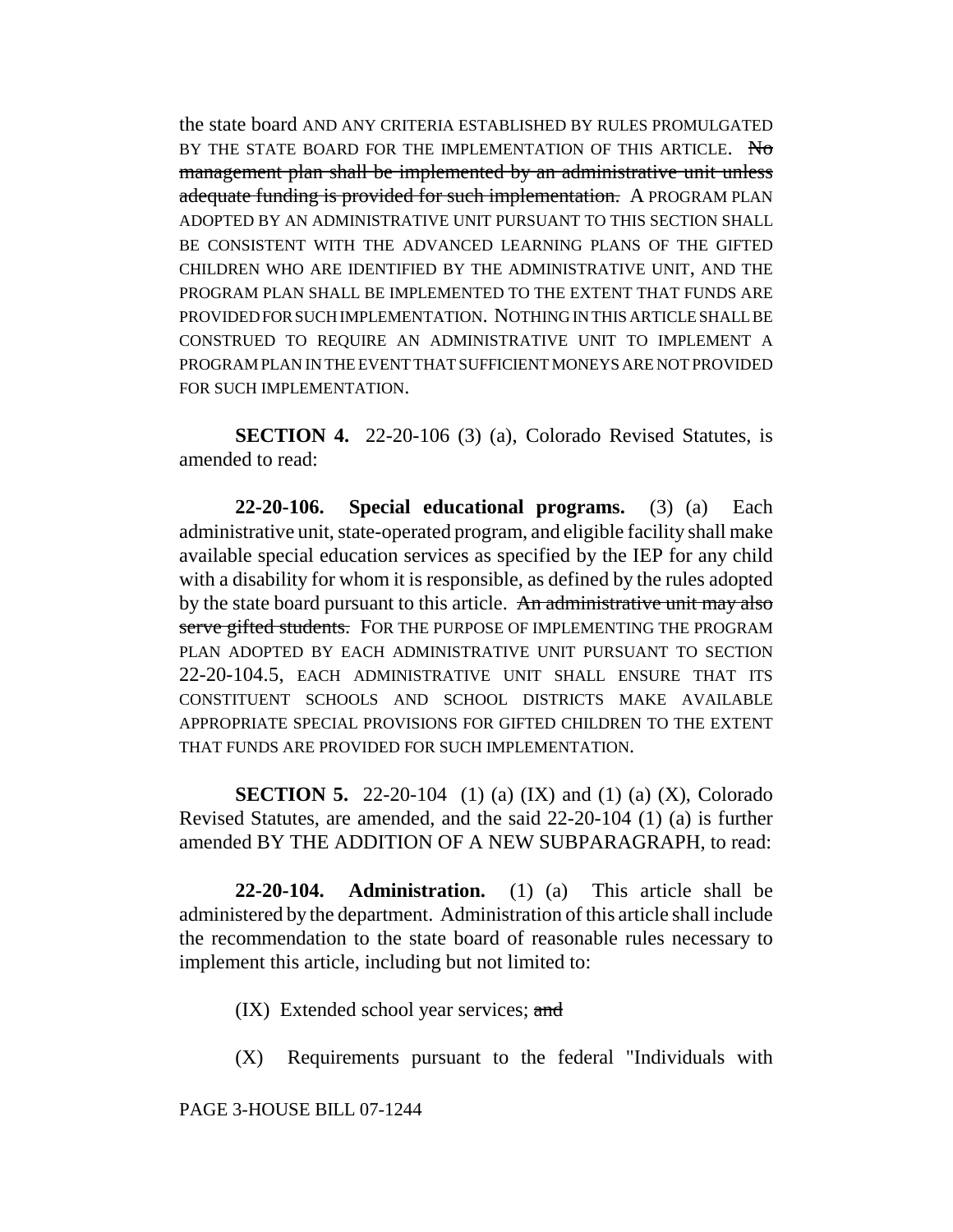Disabilities Education Improvement Act of 2004" regarding children with disabilities who are enrolled in private schools; AND

(XI) CRITERIA FOR ADMINISTRATIVE UNITS TO SATISFY IN ADOPTING PROGRAM PLANS TO IDENTIFY AND SERVE GIFTED STUDENTS.

**SECTION 6. Effective date.** This act shall take effect July 1, 2007.

**SECTION 7. Safety clause.** The general assembly hereby finds,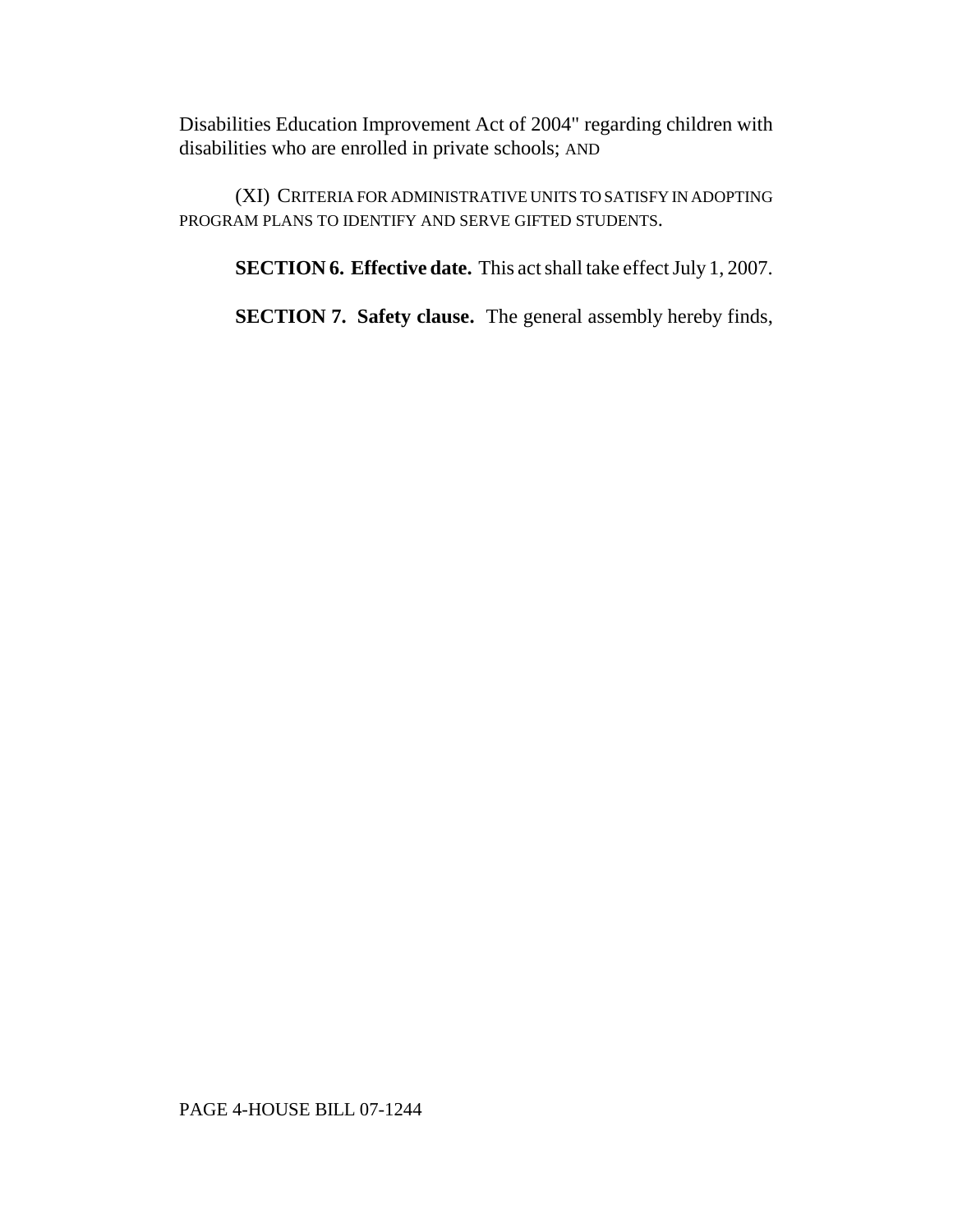determines, and declares that this act is necessary for the immediate preservation of the public peace, health, and safety.

\_\_\_\_\_\_\_\_\_\_\_\_\_\_\_\_\_\_\_\_\_\_\_\_\_\_\_\_ \_\_\_\_\_\_\_\_\_\_\_\_\_\_\_\_\_\_\_\_\_\_\_\_\_\_\_\_

 $\overline{\phantom{a}}$  , and the set of the set of the set of the set of the set of the set of the set of the set of the set of the set of the set of the set of the set of the set of the set of the set of the set of the set of the s

\_\_\_\_\_\_\_\_\_\_\_\_\_\_\_\_\_\_\_\_\_\_\_\_\_\_\_\_ \_\_\_\_\_\_\_\_\_\_\_\_\_\_\_\_\_\_\_\_\_\_\_\_\_\_\_\_ Andrew Romanoff Joan Fitz-Gerald SPEAKER OF THE HOUSE PRESIDENT OF OF REPRESENTATIVES THE SENATE

Marilyn Eddins Karen Goldman CHIEF CLERK OF THE HOUSE SECRETARY OF OF REPRESENTATIVES THE SENATE

APPROVED\_\_\_\_\_\_\_\_\_\_\_\_\_\_\_\_\_\_\_\_\_\_\_\_\_\_\_\_\_\_\_\_\_\_\_\_\_\_\_\_

PAGE 5-HOUSE BILL 07-1244